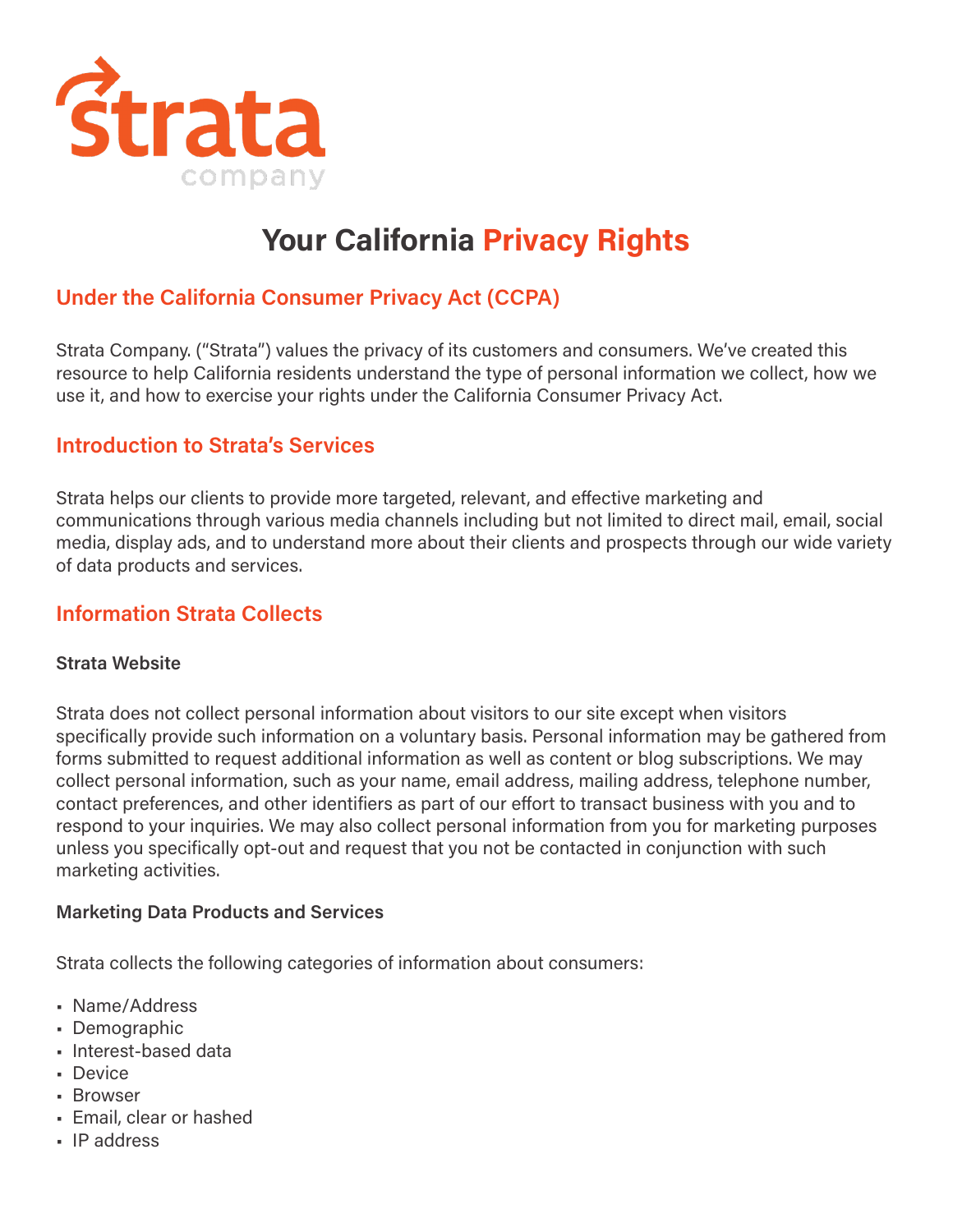- Geolocation data
- Telephone
- Inferences about your predicted characteristics and preferences

• Other information about you that is linked to personal information above, for example, information on individuals who have recently moved, purchased a home, obtained a hunting license, registered a boat.

Strata does not knowingly collect, use or disclose personal information for marketing purposes on anyone under the age of 18. Strata has collected personal information from the following categories of sources in the last twelve (12) months:

- Business to business companies
- Data compilers/aggregators/resellers
- Public or government entities
- Publishing product companies
- Telecommunication companies

In the past twelve (12) months, Strata has disclosed or sold the categories of personal information referenced above to the following categories of third parties:

- Advertising/marketing companies
- Advertising networks
- Apparel & accessory companies
- Automotive companies
- Business services/agencies
- Business to business companies
- Communication services companies
- Consumer data resellers
- Consumer packaged goods companies
- Consumer services companies
- Data analytics providers
- Educational institutions & companies
- Electronics companies
- Food & beverage companies
- Furniture & home goods companies
- General merchandise & gift product companies
- Health & wellness product & service companies
- Insurance & financial services companies
- Lifestyle & interest product companies
- Marketing data companies
- Not for profit organizations
- Publishing product companies
- Technology/computer software companies
- Telecommunications companies
- Travel, leisure, & entertainment companies

# **Strata shares data for the following purposes:**

- Marketing
- Analytics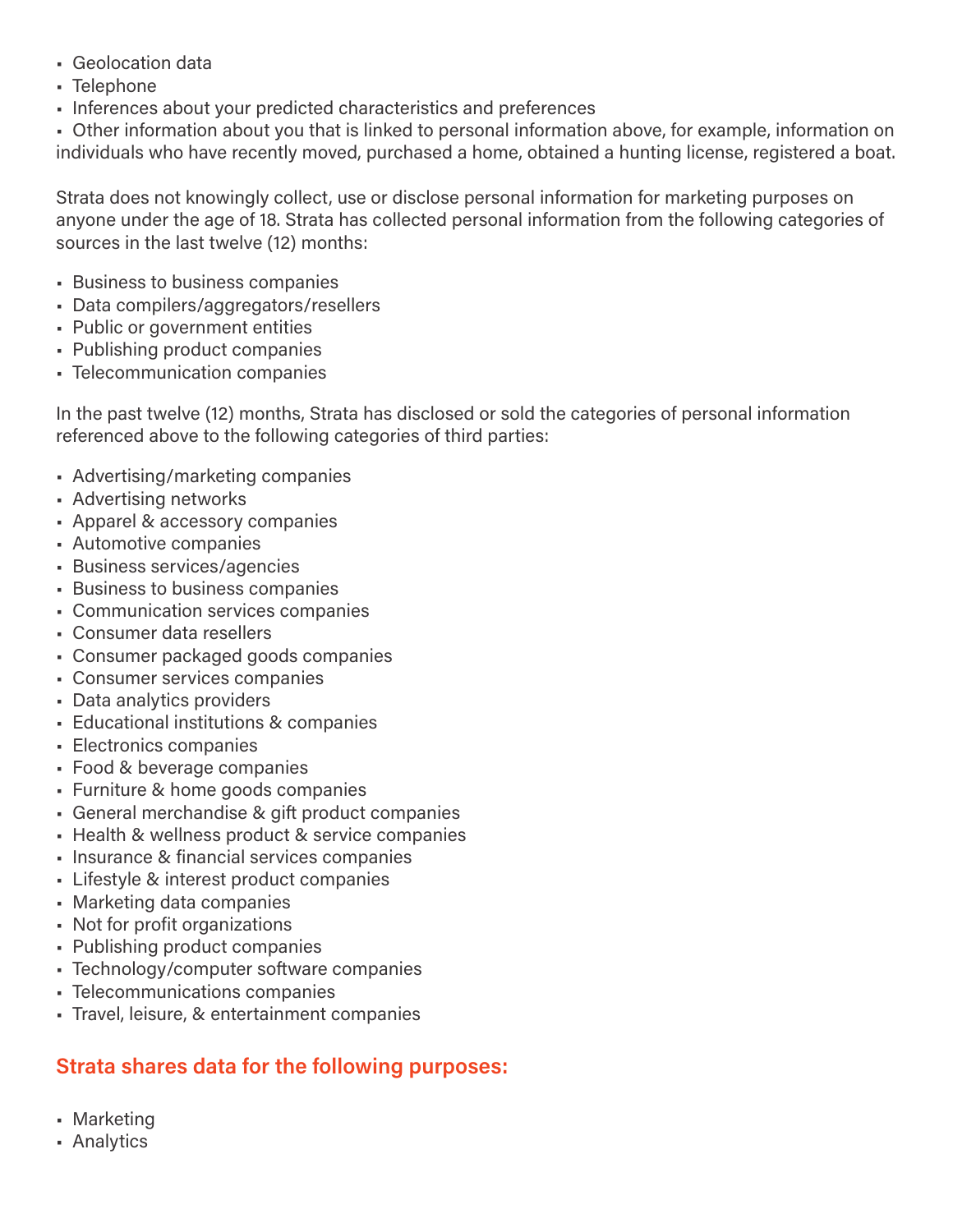## **Right to Know Data Collected**

As a California resident, you have the right to request that Strata disclose the specific pieces or categories of personal information that we have collected about you in the preceding twelve (12) months. Click here to submit a verifiable request to exercise this right.

In order for Strata to properly verify the Consumer's identity prior to any disclosure of information, Strata will require, at a minimum, the Consumer's full name, address, email address, and telephone number.

Alternatively, you may email dataprivacyteam@gostrata.com to initiate this request.

If Strata cannot verify the identity of the person making the request pursuant to the regulations set forth in Article 4 (Verification of Requests – https://oag.ca.gov/sites/all/files/agweb/pdfs/privacy/ oal-sub-final-text-of-regs.pdf) Strata may request additional information for verification or deny your request.

Strata is not obligated to provide the information required by Sections 1798.110, 1798.115 ( https://legin fo.legislature.ca.gov/faces/codes\_displayText.xhtml?division=3.&part=4.&lawCode=CIV&title=1.81.5.) to the same consumer more than twice in a twelve (12) month period.

## **Right to Know Data Shared**

As a California resident, you have the right to request that Strata disclose the categories of your personal information we have disclosed or sold to third parties for a business or commercial purpose in the preceding twelve (12) months. Click here to submit a verifiable request to exercise this right.

In order for Strata to properly verify the Consumer's identity prior to any disclosure of information, Strata will require, at a minimum, the Consumer's full name, address, email address, and telephone number.

Alternatively, you may email dataprivacyteam@gostrata.com to initiate this request.

If Strata cannot verify the identity of the person making the request pursuant to the regulations set forth in Article 4 (Verification of Requests – https://oag.ca.gov/sites/all/files/agweb/pdfs/privacy/ oal-sub-final-text-of-regs.pdf) Strata may request additional information for verification or deny your request.

Strata is not obligated to provide the information required by Section 1798.110, 1798.115 (https://leginfo. legislature.ca.gov/faces/codes\_displayText.xhtml?division=3.&part=4.&lawCode=CIV&title=1.81.5.) to the same consumer more than twice in a twelve (12) month period.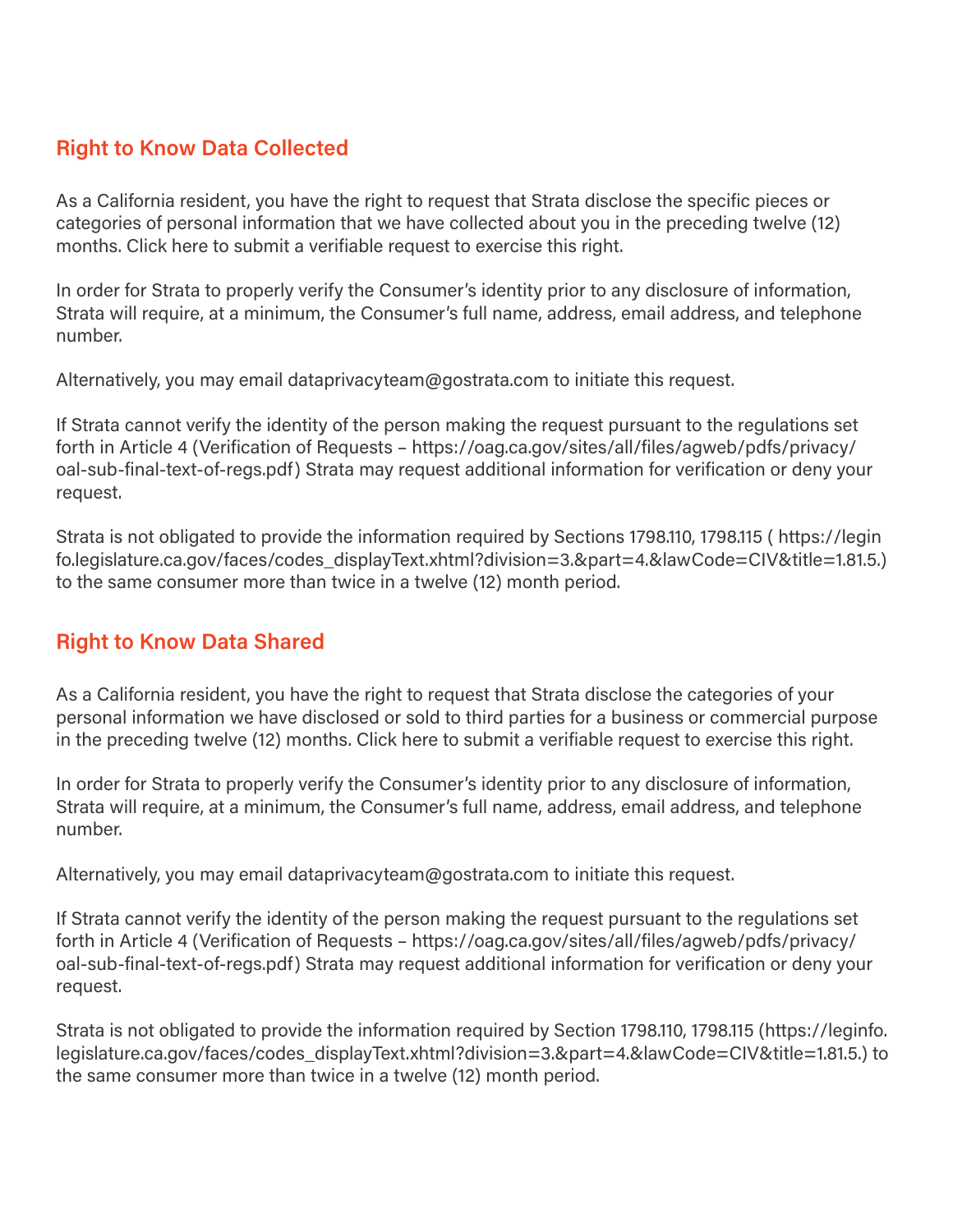## **Right to Delete**

As a California resident, you have the right to request that Strata delete any personal information we have collected or maintain. Click here to submit a verifiable request to exercise this right.

In order for Strata to properly verify the Consumer's identity prior to any disclosure of information, Strata will require, at a minimum, the Consumer's full name, address, email address, and telephone number.

Alternatively, you may email dataprivacyteam@gostrata.com to initiate this request.

If Strata cannot verify the identity of the person making the request pursuant to the regulations set forth in Article 4 (Verification of Requests – https://oag.ca.gov/sites/all/files/agweb/pdfs/privacy/ oal-sub-final-text-of-regs.pdf) Strata may request additional information for verification or deny your request.

#### **Right to Opt-Out**

As a California resident, you have the right to opt-out of the sale of your personal information by Strata. Click here to submit a verifiable request to exercise this right.

In order for Strata to properly verify the Consumer's identity prior to any disclosure of information, Strata will require, at a minimum, the Consumer's full name, address, email address, and telephone number.

Alternatively, you may email dataprivacyteam@gostrata.com to initiate this request.

If Strata cannot verify the identity of the person making the request pursuant to the regulations set forth in Article 4 (Verification of Requests – https://oag.ca.gov/sites/all/files/agweb/pdfs/privacy/ oal-sub-final-text-of-regs.pdf) Strata may request additional information for verification or deny your request.

#### **Right to Non-Discrimination**

As a California resident, you have the right not to receive discriminatory treatment by Strata for exercising your privacy rights conferred by the CCPA.

## **Authorized Agent**

As a California resident, you can designate an authorized agent to make a request under the CCPA on the consumer's behalf. "Authorized Agent" means a natural person or a business entity registered with the Secretary of State that a consumer has authorized to act on their behalf subject to the requirements set forth in section 999.326 (https://oag.ca.gov/sites/all/files/agweb/pdfs/privacy/oalsub-final-text-of-regs.pdf).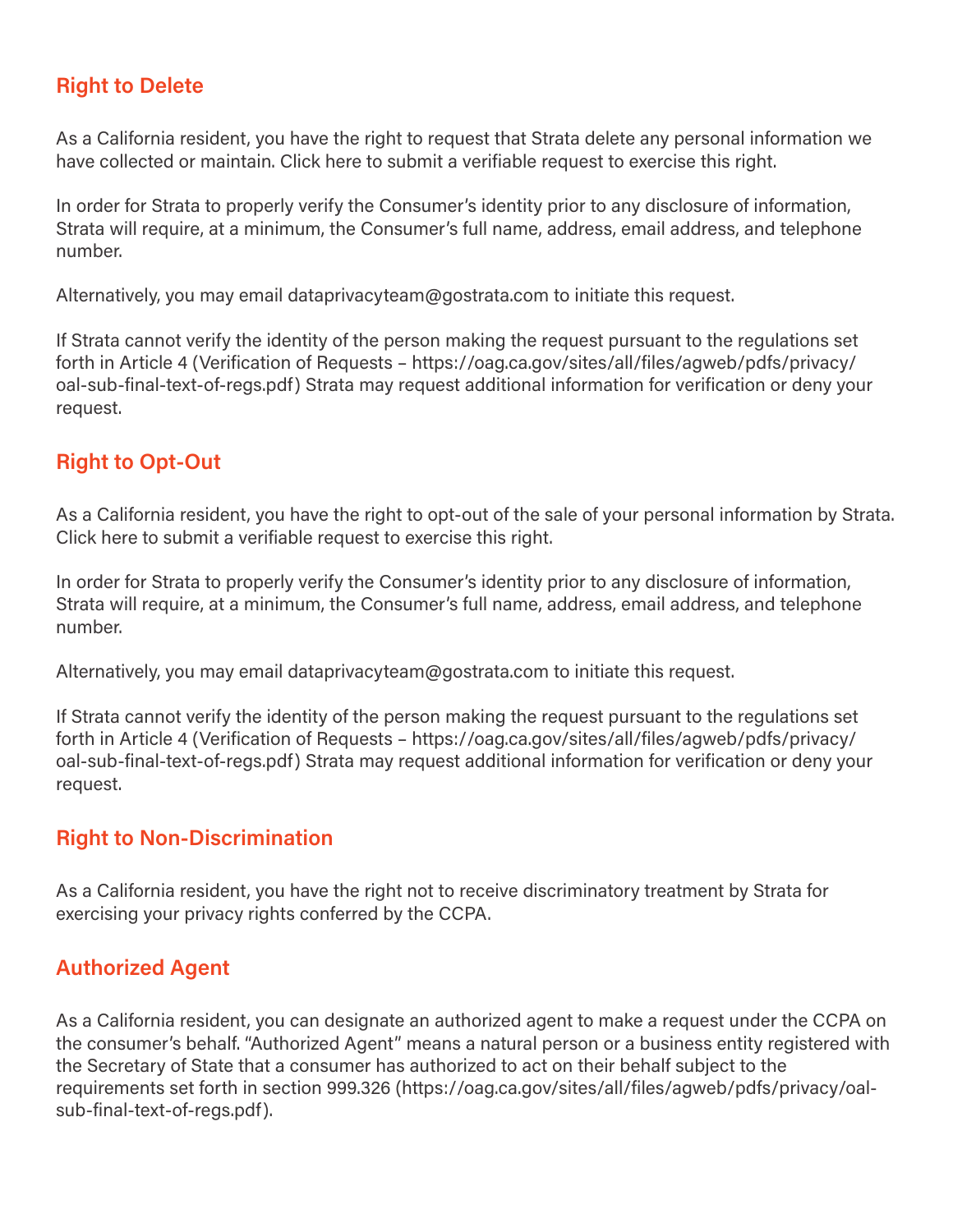## **Other Privacy Choices and Opt-Out Solutions**

DMAchoice.org (https://dmachoice.thedma.org/) offers consumers a simple, step-by-step process that enables them to decide what mail they do and do not want.

In addition, DMAchoice, offers online and mail in registration for DMA's:

eMail Preference Service (reduce your unsolicited commercial email)

Telephone Preference Service (to reduce national commercial calls for consumers who live in Pennsylvania and Wyoming – consumers in other states are referred to the National Do Not Call Registry: www.donotcall.gov)

Deceased Do Not Contact list (for name removal of deceased individuals' names)

Do Not Contact list for Caregivers (for caregivers to register name removal on behalf of those individuals for whom they care).

Digital Advertising Alliance (https://youradchoices.com/) When you click on the YourAdChoices Icon, you get control over how information about your interests is used for relevant advertising.

Network Advertising Alliance (http://optout.networkadvertising.org/?c=1) NAI offers an opt-out page where you can learn more about NAI members who deliver tailored online ads and your choices to opt-out of receiving them.

## **Cookie Policy**

We use First Party Cookies to record your visit to our website.

We do permit the setting of Third-Party cookies on our website. We use Google Analytics cookies to assess performance and analytics or to perform business research.

## **Managing and Refusing the Use of Cookies**

Most browsers allow you to choose whether you wish to accept cookies. Generally, your browser will offer you the choice to accept, refuse or delete all cookies, or third-party cookies on a website. Controls will vary by browser so we've provided links below to popular browser instructions:

Google Chrome (https://support.google.com/chrome/answer/95647)

Internet Explorer (https://support.microsoft.com/en-ie/help/17442/windows-internet-explorerdelete-manage-cookies)

Firefox (https://support.mozilla.org/en-US/kb/enable-and-disable-cookies-website-preferences)

Safari (https://support.apple.com/guide/safari/manage-cookies-and-website-data-sfri11471/mac)